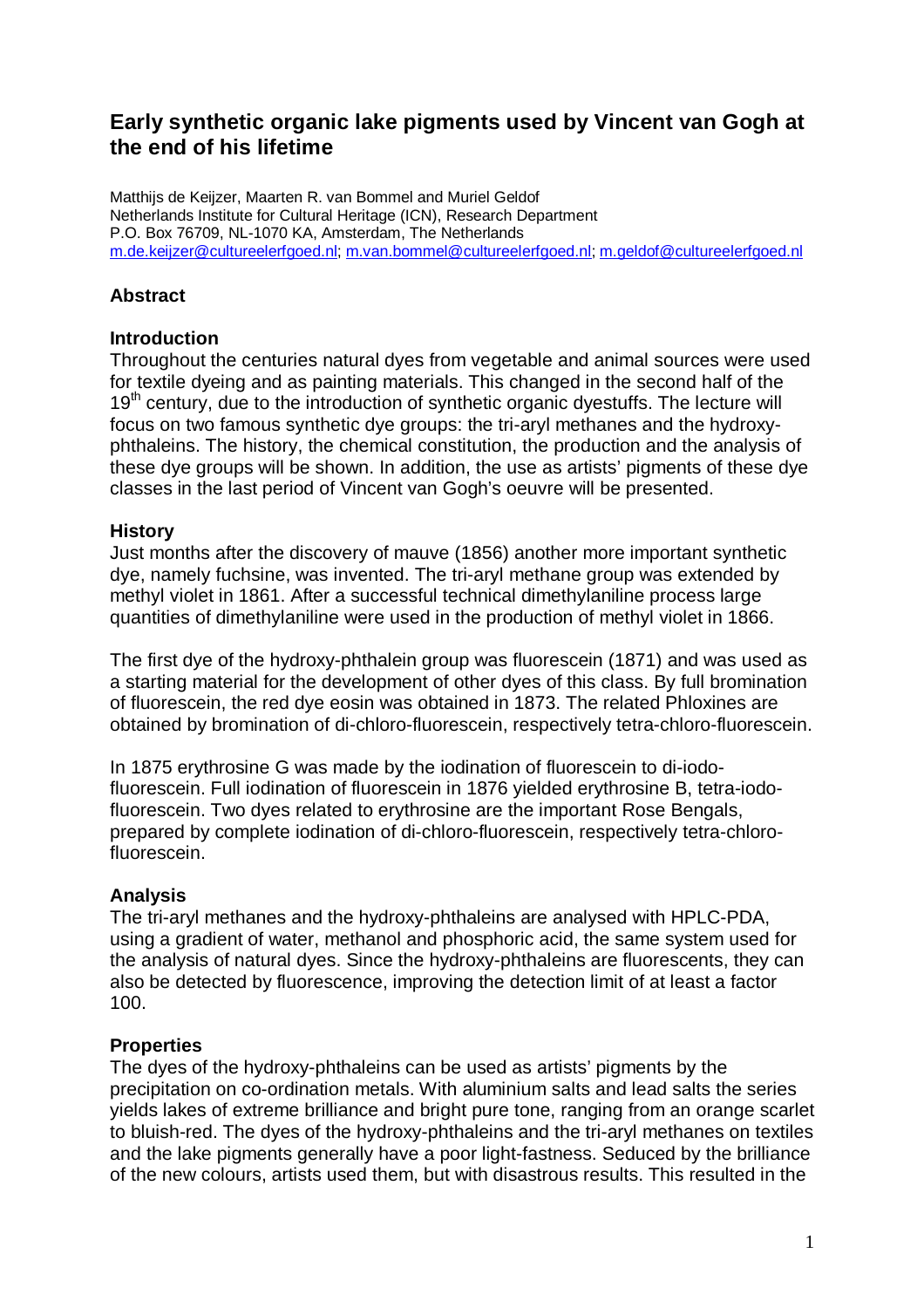use of the non-complimentary terms 'coal-tar' and/or 'aniline' colours. At the end of the 19<sup>th</sup> and early 20<sup>th</sup> century writers warn the artists against using synthetic dyes. Even in the 1930s the lakes of the hydroxy-phthaleins and tri-aryl methanes should be forbidden in works of art that aspire to permanence.

#### **Vincent van Gogh paintings**

Technical examination of Van Gogh paintings has given a good insight into the red lakes he used. During his stay in Paris, 1886 till 1888, he mainly painted with a variety of natural organic dyes, such as: purpurin (probably Kopp's purpurin), redwood and cochineal.

Interestingly, in Glass with Roses (summer 1886, Paris) and in Seascape at Saintes-Maries (June 1888, Arles), methyl violet was identified.

In his southern-French period (1888-1890) he came in contact with another synthetic organic dye. In eight letters written in Arles, Saint-Rémy and Auvers-sur-Oise to his brother Theo, Vincent asked him to send laque géranium. In total, 44 paint tubes of this pigment from the artist's paint factory Tasset et L'Hôte in Paris has been mentioned. Laque géranium has been analysed by the ICN in twelve Van Gogh paintings (April 1888-July 1890). SEM-EDX demonstrated that the red paint contains the element bromine. The element chlorine was not detected, excluding the possible presence of Phloxines. HPLC-PDA and fluorescence analysis finally identified the 'laque géranium' as eosin lake.

In the eosin paint of The Pietà (September 1889, Saint-Rémy) and Wheat Field under Clouded Sky (July 1890, Auvers-sur-Oise), some red pigment particles contain the element iodine, showing that eosin was mixed with erythrosine.

A lead-containing eosin lake was used in Two White Butterflies (spring 1889, Arles). In the red transparent paint layer the element lead was identified by SEM-EDX. In the Blossoming Pear Tree, View of Arles with Irises in the Foreground, The Pietà (after Delacroix), Enclosed Field with Ploughman, Wheat Field under Clouded Sky and Tree Roots and Trunks (April 1888- July 1890, Arles, Saint-Rémy and Auvers-sur-Oise), an aluminium-containing eosin lake was used.

# **Conclusion**

In his Paris period Van Gogh came in contact with methyl violet. Discovered in 1861 and put on the market in 1866 twenty years later methyl violet was used as an artist's pigment. Van Gogh painted between 1888 till his death in 1890 with lead and aluminium-containing eosin lake pigments. Fifteen years after the discovery of eosin it was used as an artist's paint. In two paintings made in Saint-Rémy and Auvers-sur-Oise the eosin was mixed with erythrosine.

Van Gogh was aware that the new colours could fade. In April 1888 he writes to his brother that he wants to overcome the problem of fading by applying excessively pronounced colours. It is clear that he was not successful in preventing the fading by this technique. Nowadays one can see this phenomenon on several of his paintings.

The research was presented at: